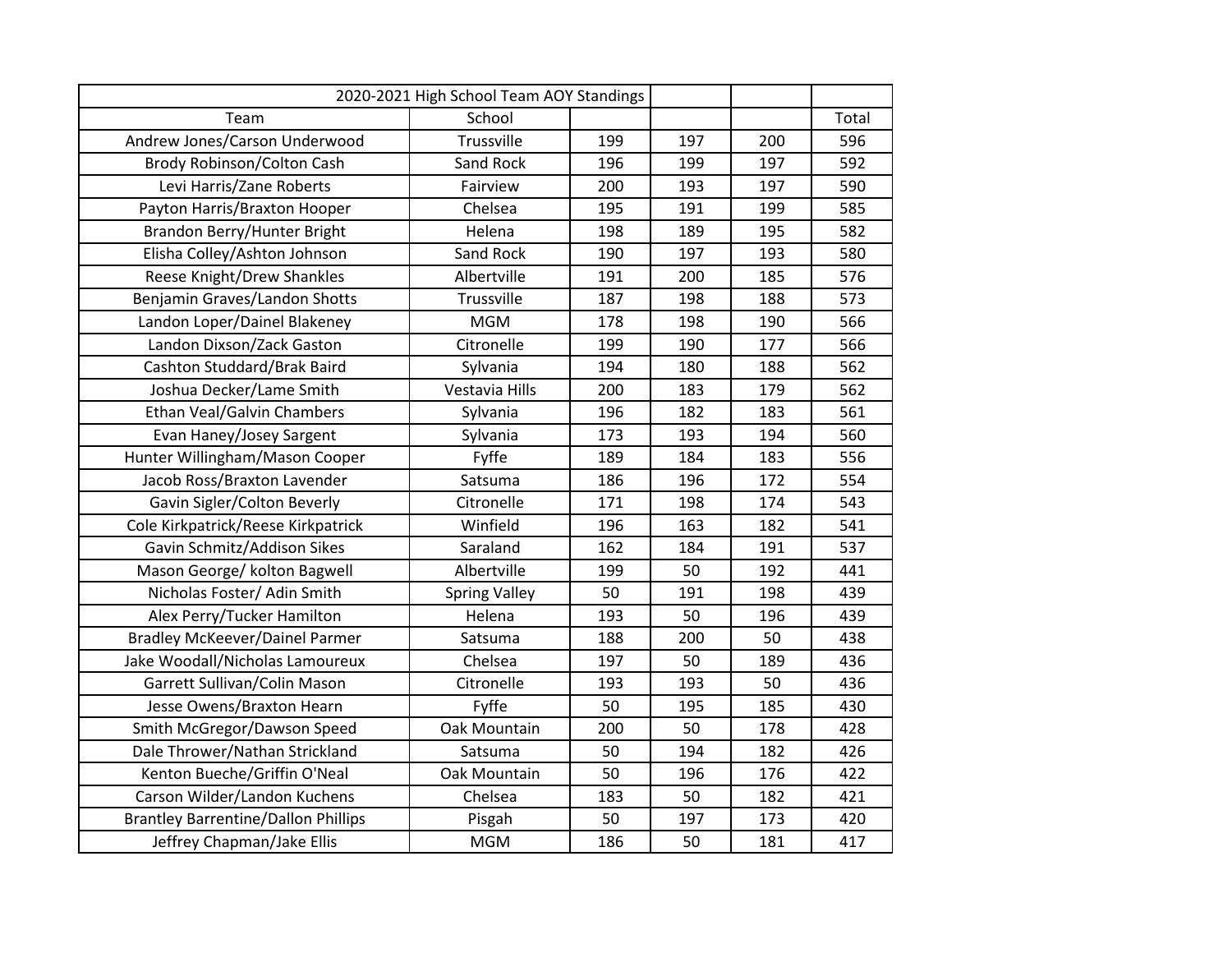| Skyler Stevens/JC Sivley          | Helena       | 50                 | 186          | 176 | 412 |
|-----------------------------------|--------------|--------------------|--------------|-----|-----|
| Trent Gilmore/Evan Denenburg      | Oak Mountain | 177                | 50           | 177 | 404 |
| <b>Tyler Malone/Sawer Simsos</b>  | Citronelle   | 160                | 189          | 50  | 399 |
| Jacob Fulgham/Zac Hopson          | Chelsea      | 167                | 50           | 180 | 397 |
| Phillip Parker/Brody Tuinder      | <b>MGM</b>   | 157                | 50           | 188 | 395 |
| Christian Parnell/Gunar Norris    | Citronelle   | 168                | 50           | 171 | 389 |
| Colton Odom/Hayden Howard         | Citronelle   | X                  | 198          | 190 | 388 |
| Phillip Berryhill/Ward Chishoim   | <b>MGM</b>   | $\mathsf{X}$       | 196          | 185 | 381 |
| Lucas Crow/Riley Bethune          | Fyffe        | 50                 | 50           | 200 | 300 |
| Ethan Meadows/Tucker Smith        | Ft. Payne    | 50                 | 50           | 199 | 299 |
| Dawson Cambell/Shelby Cambell     | Sylvania     | 50                 | 192          | 50  | 292 |
| Jake Bozeman/Bradley Faucett      | Winfield     | 190                | 50           | 50  | 290 |
| <b>Grant Laney/Trey Trotter</b>   | Fairview     | 50                 | 50           | 186 | 286 |
| Hunter Baldwin/Aiden Jones        | Albertville  | 50                 | 50           | 179 | 279 |
| John James Coco/Wesley Macdonald  | Oak Mountain | 50                 | 169          | 50  | 269 |
| Austin Denmark/Chase Bryan        | Citronelle   | 169                | 50           | 50  | 269 |
| Dalton McKenzie/Aaron Thornburg   | <b>MGM</b>   | 50                 | 50           | 168 | 268 |
| Dylan Mullenax/J D Wheeler        | <b>MGM</b>   | 50                 | 50           | 166 | 266 |
| JT Smith/Tyler Chapman            | <b>MGM</b>   | 176                | 50           | X   | 226 |
| Cody Wood/Aaron Wood              | <b>MGM</b>   | 50                 | X            | 175 | 225 |
| Ryan Dewberry/Noah Akridge        | <b>MGM</b>   | 172                | 50           | Χ   | 222 |
| Caryngton Baggett/Halstyn Baggett | Saraland     | 166                | 50           | X   | 216 |
| Mason Pruett/Daniel Blakeney      | <b>MGM</b>   | $\pmb{\mathsf{X}}$ | 197          | X   | 197 |
| Dalton Johnson/                   | <b>MGM</b>   | $\pmb{\mathsf{X}}$ | 195          | X   | 195 |
| Ethan Veal/Hunter Hill            | Sylvania     | $\pmb{\mathsf{X}}$ | 194          | X   | 194 |
| Eathan Veal/Clayton Wilks         | Sylvania     | $\pmb{\mathsf{X}}$ | X            | 194 | 194 |
| Brendin Simich/Cam Whitaker       | Oak Moutain  | 192                | $\mathsf{X}$ | X   | 192 |
| Kaden Weldon/Landon Guarnieri     | Chelsea      | $\pmb{\mathsf{X}}$ | 191          | X   | 191 |
| Bryce Byrd/Ethan Stringer         | Saraland     | $\pmb{\mathsf{X}}$ | 189          | X   | 189 |
| Ethan Green/Bryson Jackson        | Saraland     | $\pmb{\mathsf{X}}$ | 187          | Χ   | 187 |
| <b>Bode Smith/Parker Law</b>      | Pisgah       | $\pmb{\mathsf{X}}$ | 180          | X   | 180 |
| Nate Tillman/Cole Tillman         | Citronelle   | 165                | X            | Χ   | 165 |
| Fischer Barber/                   | Hertiage     | 164                | X            | Χ   | 164 |
| Evan Hillard/Casen Holmes         | Saraland     | 162                | $\mathsf{X}$ | X   | 162 |